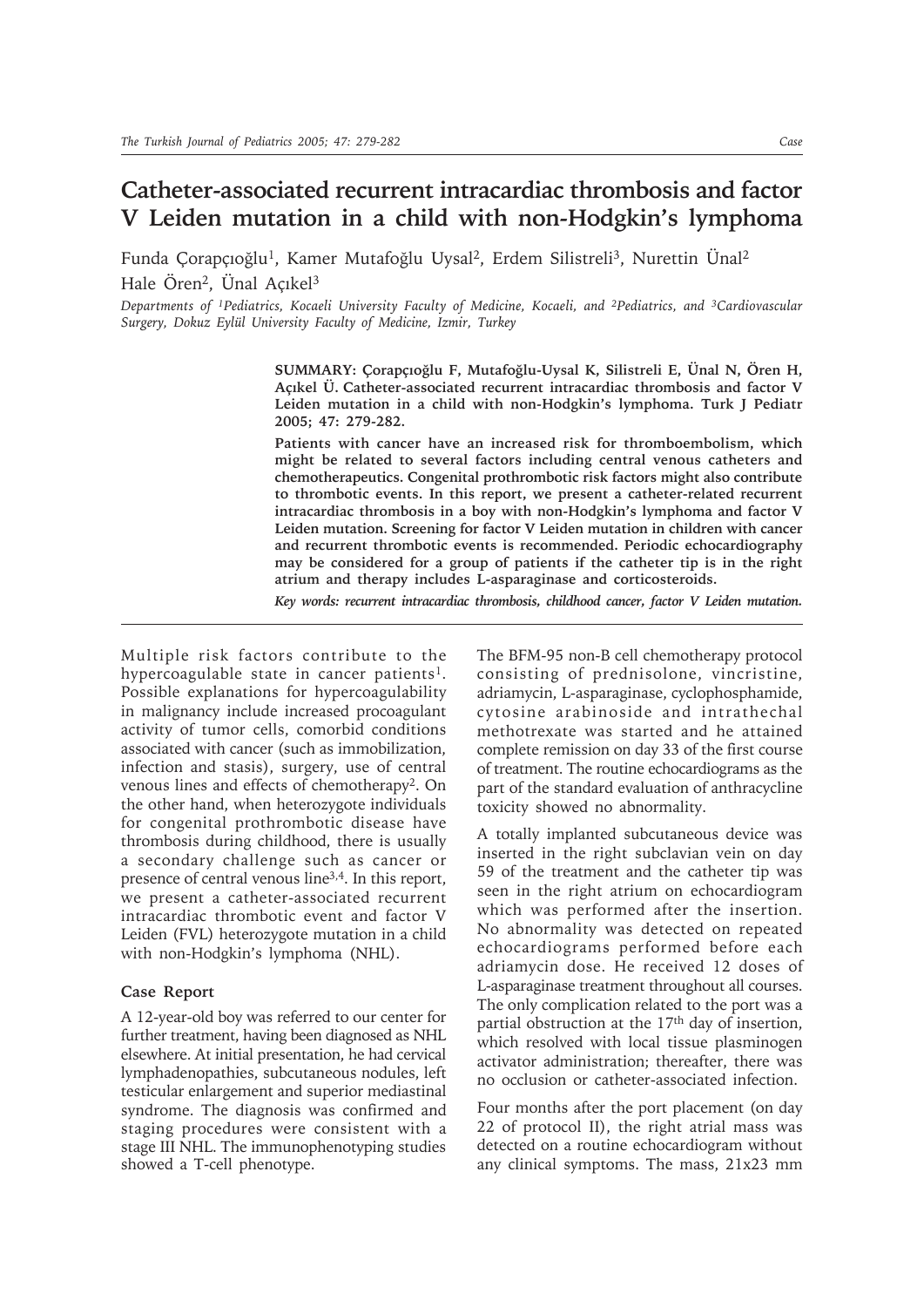in diameter, was adhered to the right atrial wall with a thin pedicle (Fig. 1). Although the tricupid valve was very close to the mass, there were no signs of right atrial outflow tract obstruction. The atrial mass had no relation with the catheter tip. The presumptive diagnosis was an atrial thrombosis. He had been in complete remission for 22 weeks and a lymphoma relapse at this site was very unlikely; however, a cardiac magnetic resonance imaging (MRI) was performed to obtain more details in order to rule out NHL relapse. MRI findings showed a large atrial mass which was consistent with an atrial thrombus.

To evaluate the hypercoagulable state of the patient, the following laboratory analyses were performed: anti-thrombin III, protein



**Fig. 1.** Echocardiogram showing right atrial mass.

C, protein S, factor VIII, antiphospholipid and antinuclear antibodies, homocysteine and lipoprotein a, activated protein C (APC), FVL and prothrombin gene mutations and lipid profile. We found he was heterozygous for factor V mutation [FVL mutation was analyzed by polymerase chain reaction (PCR) and allele specific oligonucleotide hybridization technique - Bio-Rad  $mD_v$ , USA] and he was found to have low APC ratio (0.6, normal range: 0.8-2.3) (APC resistance was analyzed by methods from Diagnostica Stago - France). On the other hand, he had high cholesterol (387 mg/dl, normal range: 109-189 mg/dl) and triglyceride (260 mg/dl, normal range: 36- 138 mg/dl) levels, which became evident after corticosteroid therapy as part of a treatment protocol. The patient's past history and family history were uneventful for prothrombotic disorders. Since he was heterozygous for FVL mutation, first-degree relatives were asked to consent to analysis for hypercoagulability state. His father and four-year-old brother were also shown to have heterozygous FVL mutation.

He was treated with low molecular weight heparin (LMWH) and underwent cardiotomy. At the right atrium wall, two pink-white colored masses (2.5 and 1.5 cm in diameter) were detected which were closely located to the atrioventricular junction (Fig. 2). These masses were resected and the part adherent to the atrial wall was curetted. During the operation, the port was also removed and a thrombus at the catheter tip was seen. No complication developed during the operation or during the postoperative period. The pathological examination of the masses revealed organized thrombi which contained fibrin.



**Fig. 2.** On the right atrium wall, two masses which were closely located to the atrioventricular junction.

Afterwards, he was treated with heparin, and then oral anticoagulation was given with coumadin. During coumadin therapy, an INR level of 2.5-3.5 was maintained. There was no abnormality on follow-up echocardiograms. However, 22 days after the operation, while he was still on coumadin, a new thrombi (8 mm in diameter) was found in the left atrium which was closely located to the mitral valve. At the time of this second thrombotic event, he was receiving reinduction chemotherapy, and this treatment consisted of dexamethasone, vincristine and adriamycin. Initially, he was treated with heparin, and anticoagulant therapy was continued with coumadin. There was no change in the thrombus size, and no signs of cardiac dysfunction were evident on echocardiograms. He has been in continuous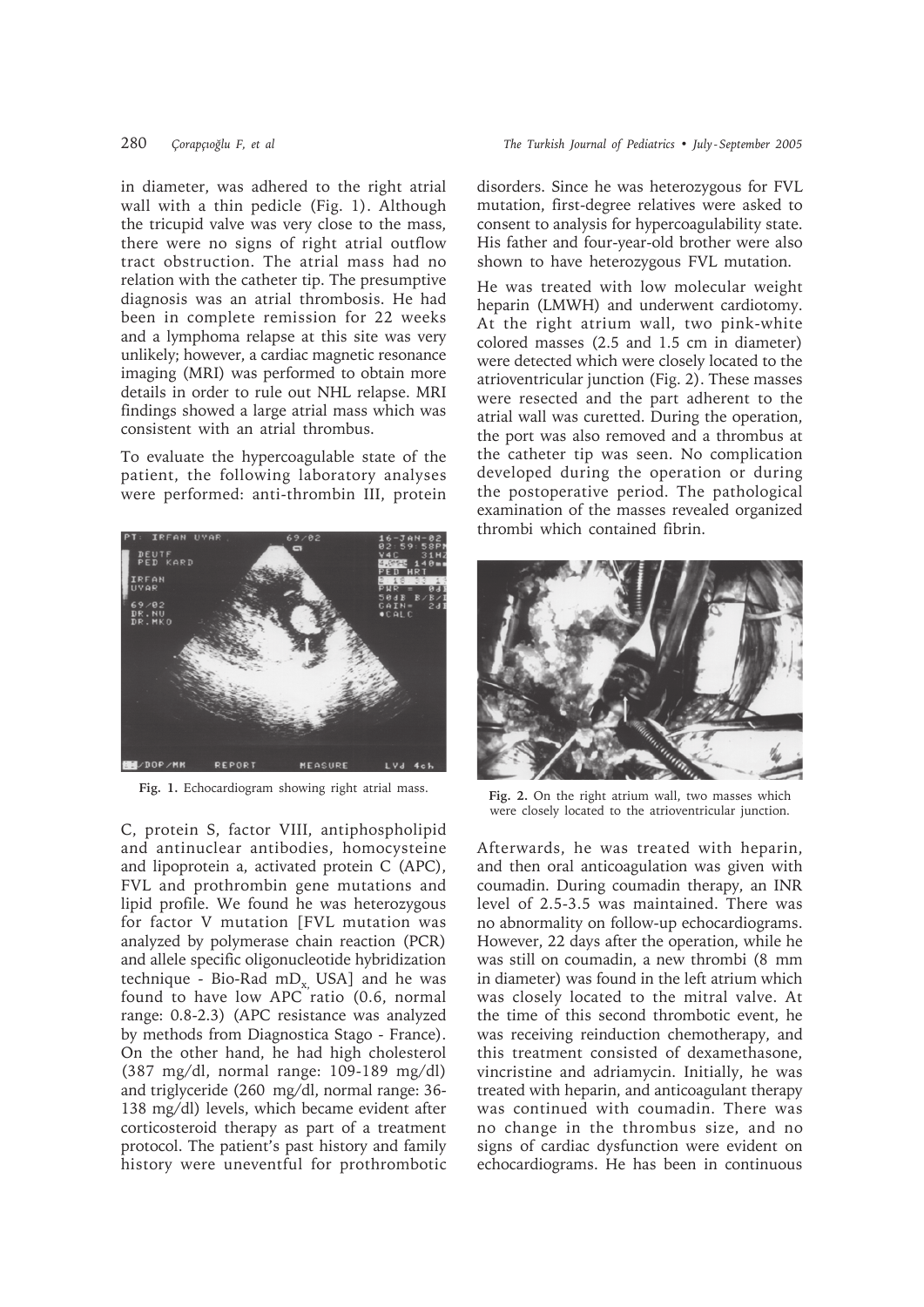complete remission for NHL for 22 months and has already been receiving maintenance therapy. The patient has been using coumadin for 15 months since the operation. We planned to continue oral anticoagulant therapy for a long period in view of the recurrent thrombosis.

## **Discussion**

The association between cancer and venous thromboembolism is well established5,6. The presence of central venous catheter is the single most important predisposing cause of thromboembolic disorder in children. Ruud et al.7 reported that 44% of the children with cancer and Hickman catheters developed neck vein thrombosis in their series, although the subcutaneous devices have been linked with a significantly lower rate of complication compared with percutaneous venous access<sup>8</sup>.

The occurrence of intracardiac thrombosis in a child with cancer and indwelling catheter is not a common event. However, a study searching for the prevalence of right atrial thrombi in children with cancer and indwelling catheters showed that 8.8% of these children had right atrial thrombi, and none of these children was symptomatic9. The incidence of right atrial thrombi is higher in cases with a catheter tip located in the right atrium in contrast to their positioning in the superior vena cava9,10. Our patient had an subcutaneously implanted central venous access device with the catheter tip located in the right atrium.

The treatment protocol used for this patient included L-asparaginase and corticosteroids. The development of thromboembolic complications with L-asparaginase, which is an important antineoplastic agent for treatment of acute lymphoblastic leukemia (ALL) and NHL, is well documented, with the incidence ranging from 1.3 to 14.3%1. The disproportionate reduction in natural anticoagulant levels, especially antithrombin, protein C and protein S, has been proposed as the pathogenic mechanism for the thromboembolic complications associated with L-asparaginase1,11. In addition, corticosteroids that are commonly used in ALL and NHL treatment contribute to the risk of thrombosis by causing an increase in cholesterol and triglyceride levels, which is another risk factor for thromboembolism12.

The presented case developed recurrent intracardiac thrombosis. Our search for additional risk factors revealed that he had

heterozygous FVL mutation. The FVL mutation has been identified as the most common inherited risk factor for venous thrombosis. A previous study found that the prevalence of FVL mutation in the healthy Turkish population is 10%13. The FVL mutation carrier state may often be asymptomatic, especially in children, and thrombosis usually develops when additional risk factors are present<sup>14</sup>. Sifontes et al.15 reported that the prevalence of FVL mutation in children with cancer was not different from that of the general population. This suggests that the mutation does not play a significant role in the overall pathogenesis of thrombosis in most children with cancer, but acquired APC resistance is common and may contribute to the thrombotic tendency in these patients<sup>2,15</sup>.

Intracardiac thrombosis due to a mutation in the factor V gene has been rarely reported. Gürgey et al.<sup>14</sup> reported on 63 children with thrombosis, and FVL mutation was found in 50% of the patients who had intracardiac thrombosis. On the other hand, cardiac disorders may lead to the development of intracardiac thrombosis. Gürgey et al.<sup>16</sup> reported on 28 thrombotic children with cardiac disorders and showed that FVL and prothrombin gene mutations were found in  $22\%$  of these patients. Atalay et al.<sup>17</sup> reported on 13 children with intracardiac thrombosis and found that patients with intracardiac thrombosis had an eight-fold higher risk carrying the FVL mutation than the normal healthy children. In the latter study, thrombi were localized in the right heart in nine patients and all children had a predisposing factor for thrombus formation such as ventriculo-atrial (V-A) shunts for hydrocephalus, indwelling catheter for chemotherapy or cardiomyopathy, sepsis, cardiac operation and homocystinuria. Although none of the five patients with cancer had FVL mutation, the authors recommended that screening for FVL mutation and other genetic risk factors should be included in all cases with intracardiac thrombosis<sup>17</sup>. In our patient, the multiple risk factors that may have contributed to the thrombotic process were having a malignant disorder, the presence of a subcutaneous port system with the catheter tip in the right atrium, receiving L-asparaginase and corticosteroids as part of the treatment protocol, and FVL mutation.